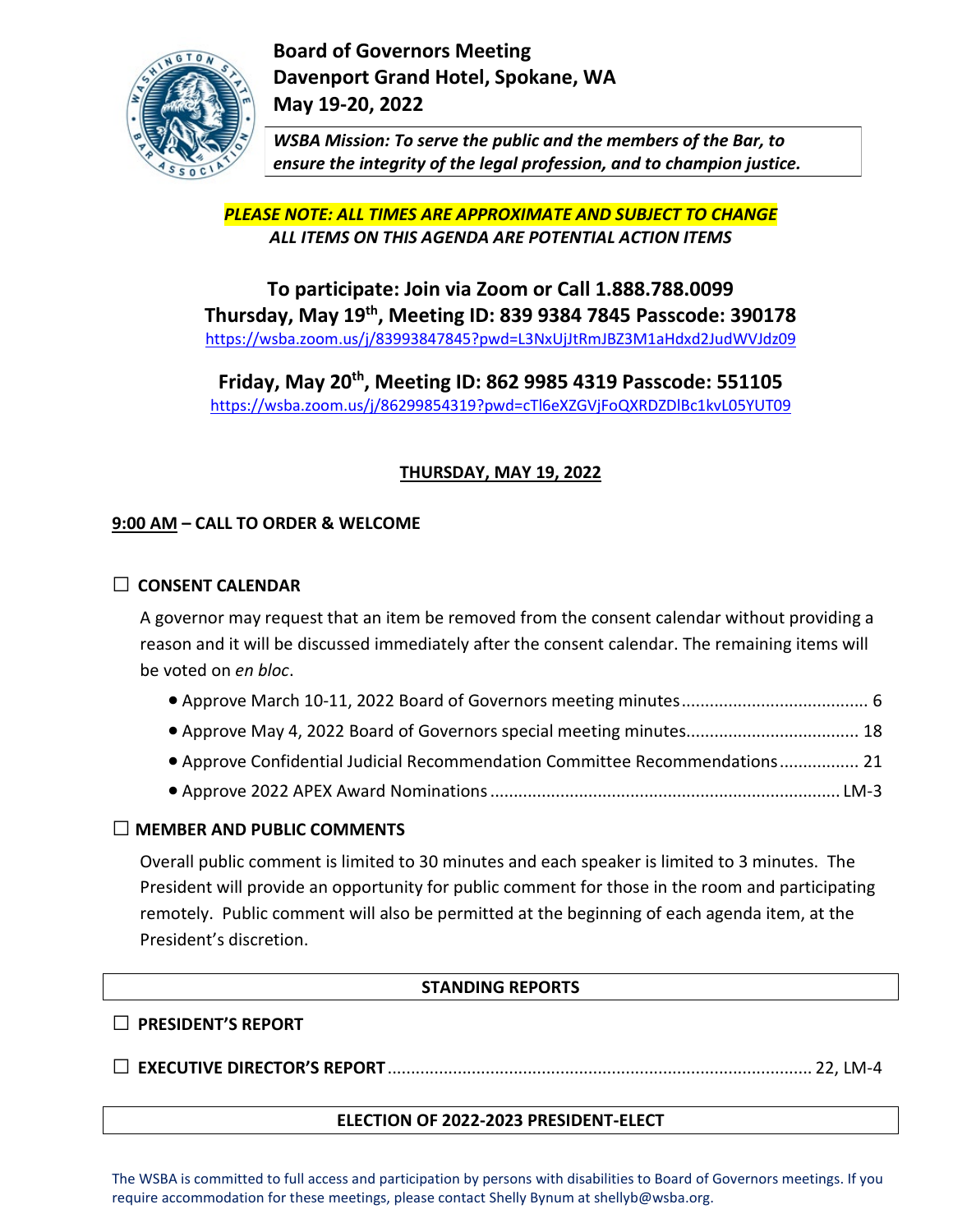# **□ CANDIDATE INTERVIEW**………………………………………………………………….……………………….…………………82

# **□ ELECTION OF 2022-2023 PRESIDENT-ELECT**

The election with be conducted by secret electronic ballot. If no candidate receives a majority of the votes cast, the two candidates receiving the highest number of votes will be voted on in a runoff election. The candidate with the most votes in the run-off will be deemed the winner.

## **□ REPORTS OF STANDING OR ONGOING BOG COMMITTEES**

Committees may "pass" if they have nothing to report. Related agenda items will be taken up later on the agenda. Each committee is allocated, on average, 3-4 minutes.

- Executive Committee, Pres. Brian Tollefson, Chair
- APEX Awards Committee, Gov. Hunter Abell, Chair
- Personnel Committee, Gov. Carla Higginson, Chair
- Legislative Committee, Gov. Brent Williams-Ruth, Chair
- Nominations Committee, Gov. Lauren Boyd and President-elect Dan Clark, Co-Chair
- Diversity Committee, Gov. Sunitha Anjilvel, Co-Chair
- Long-Range Strategic Planning Council, Pres. Brian Tollefson, Chair
- Member Engagement Workgroup, Treas. Bryn Peterson and Gov. Francis Adewale, Co-Chairs
- Budget & Audit Committee, Treas. Bryn Peterson, Chair
- Equity & Disparity Workgroup, Gov. Alec Stephens, Chair
- Supreme Court Bar Licensure Task Force, Gov. Williams-Ruth, BOG Rep.
- TAXICAB, Immediate Past Pres. Kyle Sciuchetti

#### **NEW BUSINESS**

**□ GOVERNOR ROUNDTABLE** (Governors' issues of interest)

### **AGENDA ITEMS & UNFINISHED BUSINESS**

# **□ FIRST READ: PROPOSED AMENDMENTS TO WSBA BYLAWS ART. IV RE SCOPE OF BOG LEGISLATIVE COMMITTEE**, Gov. Brent Williams-Ruth…………………………………………………………………102

### **12:00 PM – RECESS FOR LOCAL HEROES LUNCH**

### **AGENDA ITEMS & UNFINISHED BUSINESS**

**□ WSBA COURT RULES AND PROCEDURES COMMITTEE ITEMS**, Subcommittee Chair Coreen Wilson

............................................................................................................................................... 115

• Update and Request for Guidance Re USPS Mail Delays

• Proposal to undertake a review of the Superior Court Mental Proceedings Rules (MPRs)

### **□ PROPOSED CONFLICT OF INTEREST POLICY**, Gen. Counsel Julie Shankland................................. <sup>118</sup>

The WSBA is committed to full access and participation by persons with disabilities to Board of Governors meetings. If you require accommodation for these meetings, please contact Shelly Bynum at shellyb@wsba.org.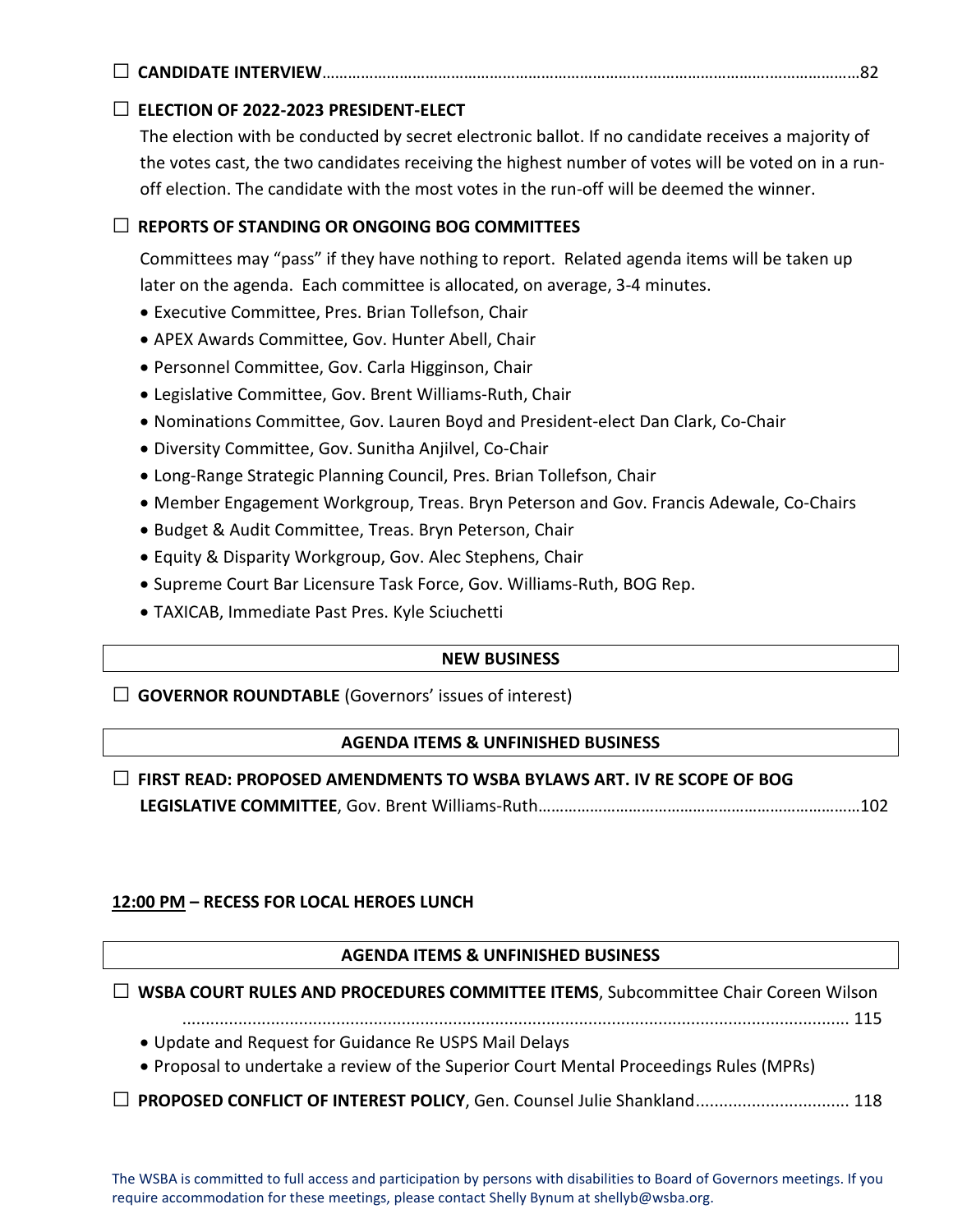| □ PROPOSED STRUCTURE FOR THE WSBA DIVERSITY COMMITTEE, Co-Chair Sunitha Anjilvel and Co- |  |
|------------------------------------------------------------------------------------------|--|
|                                                                                          |  |

#### **SPECIAL REPORTS**

| $\Box$ OVERVIEW AND UPDATE ON THE WSBA INSURANCE MARKETPLACE, Director of Advancement<br>Kevin Plachy, Member Benefits CEO Nick Trefry, and Member Benefits VP of Business                                                                                                                 |  |  |
|--------------------------------------------------------------------------------------------------------------------------------------------------------------------------------------------------------------------------------------------------------------------------------------------|--|--|
| $\Box$ PRO BONO AND PUBLIC SERVICE COMMITTEE REPORT, Co-Chair Bonnie Rosinbum and Co-Chair                                                                                                                                                                                                 |  |  |
| 5:00 PM - RECESS                                                                                                                                                                                                                                                                           |  |  |
| <b>FRIDAY, MAY 20, 2022</b>                                                                                                                                                                                                                                                                |  |  |
| 9:00 AM - RESUME MEETING                                                                                                                                                                                                                                                                   |  |  |
| <b>AGENDA ITEMS &amp; UNFINISHED BUSINESS CONTINUED</b>                                                                                                                                                                                                                                    |  |  |
| $\Box$ PRESENTATION AND DISCUSSION OF NEXT STEPS REGARDING MBA PROPOSAL TO THE BOARD                                                                                                                                                                                                       |  |  |
| □ APPROVAL OF FISCAL YEAR 2022 REFORCASTED BUDGET, Finance Manager Liz Wick and Director                                                                                                                                                                                                   |  |  |
| <b>CLE PRESENTATION</b>                                                                                                                                                                                                                                                                    |  |  |
| $\Box$ RACE EQUITY AND JUSTICE REFORM IN THE SPOKANE REGIONAL LEGAL SYSTEM, Gov. Francis<br>Adewale, Spokane County Bar Association Past Pres. Jenae Ball, Freedom Project East Director<br>Jermaine Williams, Health and Justice Recovery Alliance Founder and Exec. Dir. Carmen Pacheco- |  |  |
| 12:00 PM - RECESS FOR LUNCH                                                                                                                                                                                                                                                                |  |  |
| REVIEW PROPOSALS FOR THE ANNUAL EVALUATION OF THE EXECUTIVE DIRECTOR, Human                                                                                                                                                                                                                |  |  |

#### **EXECUTIVE SESSION**

## **□ ANNOUNCE BASIS FOR EXECUTIVE SESSION**

**□ APPEAL OF DECISION TO TERMINATE PARTICIPATION IN LAW CLERK PROGRAM** 

**□ RETURN TO PUBLIC SESSION AND REPORT ON EXECUTIVE SESSION**

The WSBA is committed to full access and participation by persons with disabilities to Board of Governors meetings. If you require accommodation for these meetings, please contact Shelly Bynum at shellyb@wsba.org.